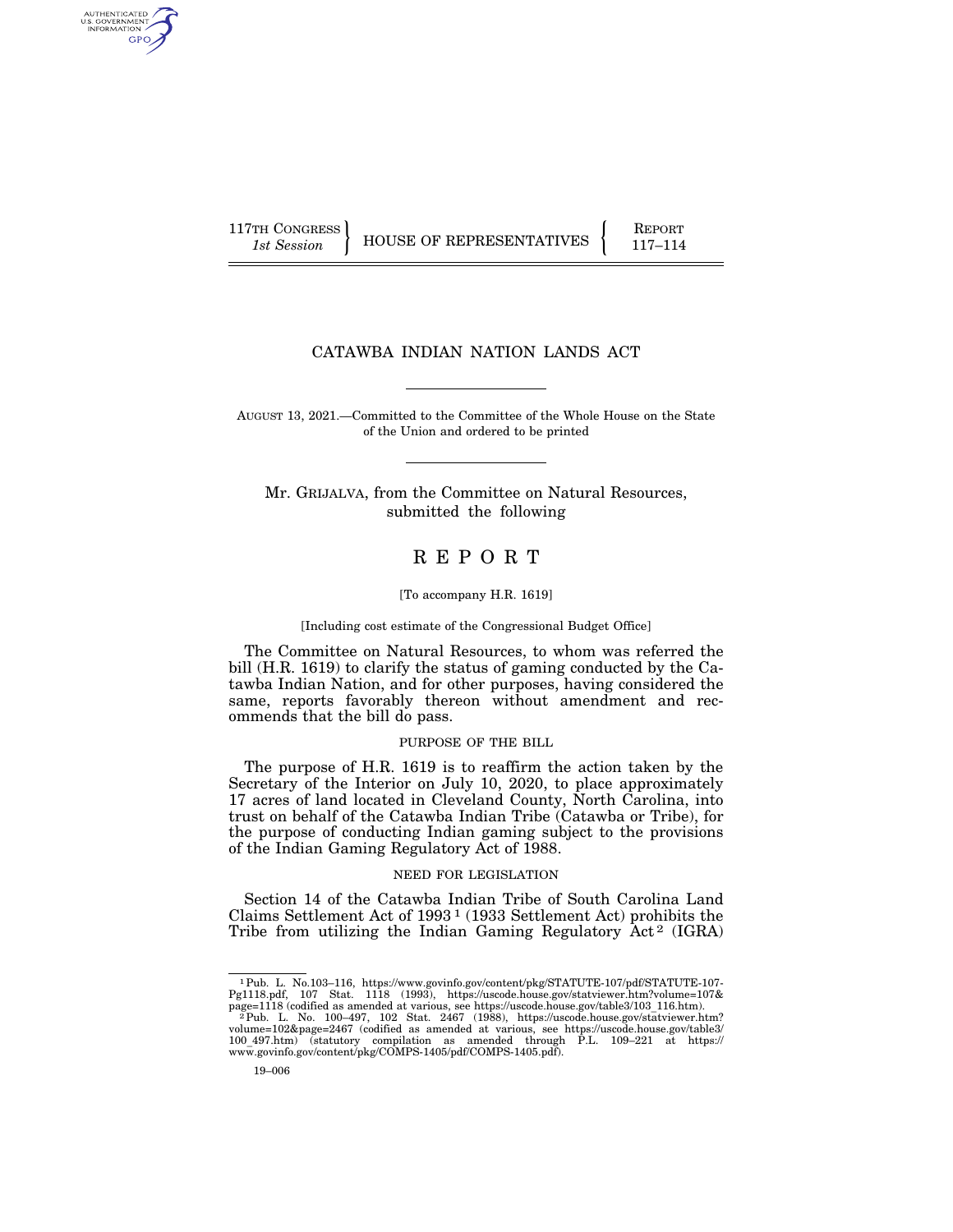and conducting gaming activities within their lands.3 The Tribe is subject to state gaming law and regulations, which prohibit all major forms of gambling.

Under current state law, South Carolina allows casino style gaming that occurs on casino cruises that originate in South Carolina ports and is conducted at least three miles from South Carolina's shores. The Tribe sued in South Carolina state court to assert a right to game on its reservation under that law,<sup>4</sup> but the Supreme Court of South Carolina rejected the Tribe's argument that allowing casino cruises conferred a right to gaming under Section 14 of the Settlement Act.5 The court also held that South Carolina authorized gaming only outside of its boundaries (beyond the threemile limit) and not within the state, $6$  effectively foreclosing the Tribe's right to conducting gaming in South Carolina under the casino cruises law.

Consequently, the Tribe is seeking legislative action to reaffirm the action by the Secretary of the Interior to place lands located outside of the state in neighboring North Carolina into trust for the purposes of conducting class III gaming under IGRA. North Carolina allows for gaming through its state lottery and the Eastern Band of Cherokee Indians in North Carolina conduct class III gaming under IGRA.

## **BACKGROUND**

*History of the Federal Relationship with Catawba.* The history of the Catawba Tribe is similar to many ''first contact'' tribal nations located in the southern and eastern parts of the United States. The ''first contact'' with early settlers' attempts to lay claim to the ''New World'' was subject to multijurisdictional treaties. At first, these treaties were ratified between an Indian Tribe and another sovereign, such as the King of England. However, these treaties would then be renegotiated with the newly formed colonial governments and eventually affirmed by the newly founded United States of America. These early treaties between various sovereigns and Indian Tribes included terms that recognized territorial boundaries, hunting and fishing rights, access to commerce, and other inherent tribal rights.

From ''first contact'' to present day, many colonial-era tribes attempted to resolve or amend ambiguities in the earlier treaties with different sovereigns that transitioned into the role of "treaty partners'' with those tribes. The U.S. Supreme Court recognized this transition of sovereigns and that the exclusive right of the British government to the lands occupied by the Indians passed to the United States.7

<sup>3</sup>Section 14 of the 1993 Settlement Act states: (1) IGRA shall not apply to the Tribe, and (2) The Tribe shall have the rights and responsibilities set forth in the Settlement Agreement and the State [of South Carolina] Act with respect to the conduct of games of chance and that otherwise all laws, ordinances, and regulations of the state and its subdivisions shall control regarding gaming conducted by the Tribe on and off the Reservation. 107 Stat. at 1136.<br>
<sup>4</sup> Catawba Indian Nation v. South Carolina, 756 S.E. 2d 900 (S.C. 2014).<br>
<sup>5</sup> Id. at 910.

<sup>5</sup> *Id.* at 910. 6 *Id.* at 909–10. 7 Johnson v. M'Intosh, 21 U.S. 543, 568, 584 (1823).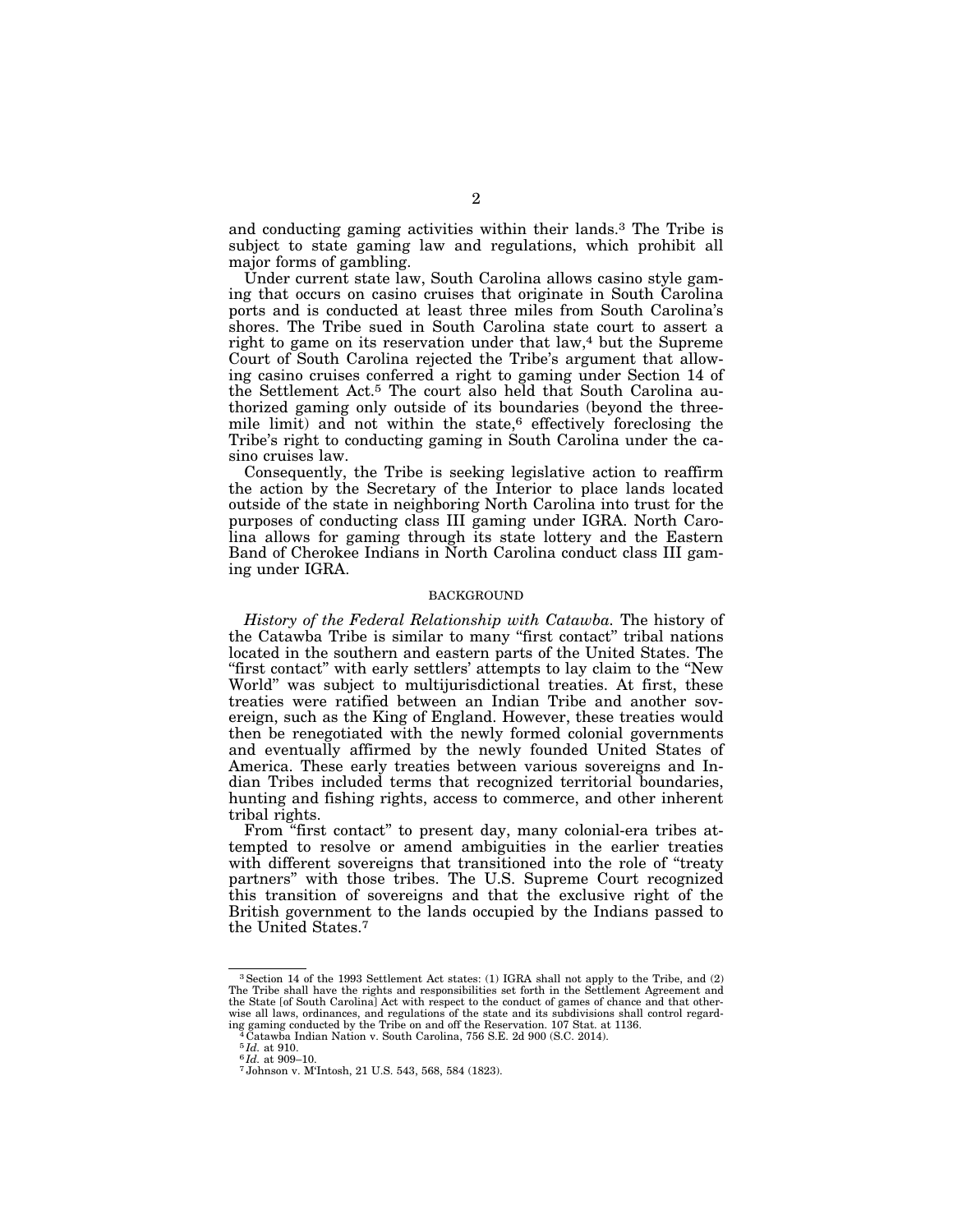In an effort to resolve these centuries-old disputes, Congress passed the Act of August 13, 1946<sup>8</sup> that created the Indian Claims Commission (ICC). The purpose of the ICC was to hear claims from any Indian Tribe, band, or other identifiable group of American Indians against the United States. Tribes brought claims against the United States through the ICC and sought compensation for the loss of ''aboriginal title'' to their lands.

In 1978, the ICC adjourned and transferred its pending cases to the United States Court of Claims.9 These land claim suits became land claim settlements that involved the aggrieved Indian Tribe, the federal government, and any states that may have been a party to the original claim. Executed land claim settlements would often result in the extinguishment of tribal claims to aboriginal title. Since the ICC's adjournment, Congress, which has sole and plenary authority to extinguish aboriginal title, is required to ratify these settlements in statute.

In 1760 and 1763, the Catawba Tribe entered into treaties with the Crown of England. Through these agreements, the Tribe ceded vast portions of its aboriginal territory in current day North and South Carolina for the guarantees of being settled on a 144,000 acre reservation.10

In 1943, the United States entered into an agreement with the Tribe and South Carolina to provide services to the Tribe and its members. South Carolina purchased 3,434 acres of land and conveyed it to the Secretary of the Interior in trust for the Tribe. The Tribe also organized under the Indian Reorganization Act.

Congress took subsequent action in 1959 by enacting the Catawba Tribe of South Carolina Division of Assets Act (the 1959 Act).11 This Act released the federal government of its obligation under the 1943 agreement, thus terminating the federal trust relationship with the Tribe and disestablishing the Tribe's reservation.

In 1980, the Tribe sued in federal court to regain possession of their original treaty reservation. At that time, the Tribe argued that their treaty rights were preserved under the 1959 Act. To resolve the lawsuit brought by the Tribe, Congress passed the Catawba Indian Tribe of South Carolina Land Claims Settlement Act of 1993 (1933 Settlement Act).

The 1993 Settlement Act restored and extended federal recognition, rights, and services to the Tribe by repealing the original 1959 Act that terminated the Tribe. The 1993 Settlement Act also authorized settlement appropriations for the Tribe, ratified prior extinguishment of the Tribe's claim to aboriginal lands, set forth procedures for organizing the Tribal government and its membership, and established a fund for acquiring more lands for the Tribe. Notably, the 1993 Settlement Act made IGRA inapplicable to the Tribe but permitted games of chance as provided under South Carolina law.

<sup>8</sup> Ch. 959, 60 Stat. 1049 (1946), https://uscode.house.gov/statviewer.htm?volume=60& page=1049 (previously codified as amended at various, see https://uscode.house.gov/table3/ <sup>1946</sup>\_959.htm). 9See Pub. L. No. 94–465, 90 Stat. 1990 (1976), https://uscode.house.gov/

statviewer.htm?volume=90&page=1990 (providing for the dissolution of the ICC).<br><sup>10</sup>See 107 Stat. at 1118, of which the above text and the account that follows is largely ex-

cerpts. 11 Pub. L. No. 86–322, 73 Stat. 592 (1959), https://uscode.house.gov/statviewer.htm?volume= 73&page=592 (codified at 25 U.S.C. §§ 931–38).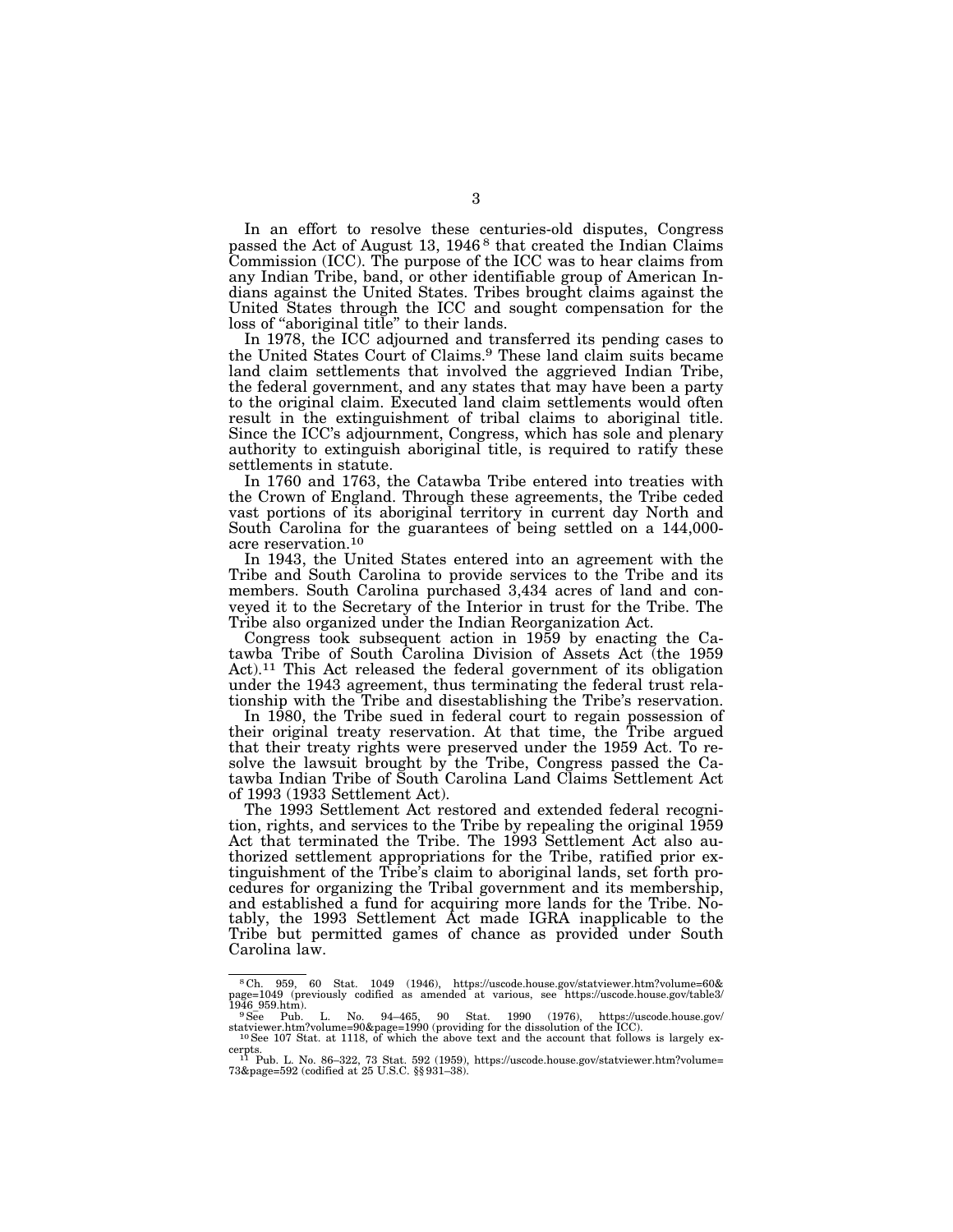*Indian Gaming Under South Carolina State Law.* Section 14 of the Catawba Indian Tribe of South Carolina Land Claims Settlement Act of 1993 provides that: (1) IGRA shall not apply to the Tribe; and (2) all laws, ordinances, and regulations of the state of South Carolina and its political subdivisions shall govern the regulation of gambling devices and the conduct of gambling or wagering by the Tribe on and off the Reservation.

*Agency Action.* On March 12, 2020, Assistant Secretary—Indian Affairs (AS–IA) Tara Sweeney published in the *Federal Register*  that the Department of the Interior (Department) made the final agency determination to acquire 16.57 acres, more or less, of land in trust for the Catawba Indian Nation for gaming and other purposes.12 As part of this agency action, the Department used newly established guidance<sup>13</sup> from Department Solicitor Daniel H. Jorjani to determine whether the Secretary of the Interior had authority to take land into trust for an Indian Tribe under the authority of the Indian Reorganization Act of 1934. On July 10, 2020, this agency action was made final, and the land was placed into trust on behalf of the Tribe.

On March 25, 2021, the U.S. Department of Interior approved the Tribal-State Compact with the state of North Carolina.14

# OVERVIEW

This legislation, H.R. 1619, amends the Catawba Indian Tribe of South Carolina Land Claims Settlement Act of 1993 to:

Reaffirm the Catawba Indian Nation's right to own and operate a gaming facility on lands described in the bill, which are located in Cleveland County, North Carolina;

Mandate that the facility located on the newly acquired lands be regulated in accordance with the Indian Gaming Regulatory Act (IGRA), except for section 20, which will not apply to the lands described in this bill;<sup>15</sup>

Reaffirms the action taken by the Secretary of the Interior on July 10th, 2020, to take land into trust on behalf of the Catawba Tribe for the purpose of conducting gaming;

Reserve the rights of all entities that are a party to the Catawba Indian Tribe of South Carolina Land Claims Settlement Act of 1993; and

Provide that the land taken into trust by the Secretary of Interior on July 10th, 2020 for the benefit of the Catawba Nation shall:

<sup>12</sup>Land Acquisitions; Catawba Indian Nation, Kings Mountain Parcel, North Carolina, 85 Fed. Reg. 17,093 (Mar. 12, 2020), https://www.govinfo.gov/content/pkg/FR-202003-26/pdf/2020-

<sup>06325.</sup>pdf.<br><sup>13</sup>Daniel H. Jorjani, Solicitor, U.S. Dep't of the Interior, Procedure for Determining Eligibility<br>for Land-into-Trust under the First Definition of "Indian" in Section 19 of the Indian Reorganization Act (Mar. 10, 2020), available at https://www.bia.gov/sites/bia.gov/files/assets/bia/ots Solicitors Procedures for Determining Eligibility for Land into Trust under Category1.pdf. The

Committee notes that this guidance is the subject of ongoing litigation.<br><sup>14</sup> Indian Gaming; Approval of Tribal-State Class III Gaming Compact in the State of North<br>Carolina, 86 Fed. Reg. 15,958 (Mar. 25, 2021), https://w that a gaming establishment on newly acquired lands would be in the best interest of the Indian<br>Tribe and its members, and that gaming establishment would not be detrimental to the sur-<br>rounding community; (2) the land tak land taken into trust is part of a newly recognized Tribe's initial reservation; or (4) the land<br>taken into trust is part of the restoration of lands for an Indian Tribe that is has been restored<br>to federal recognition. (2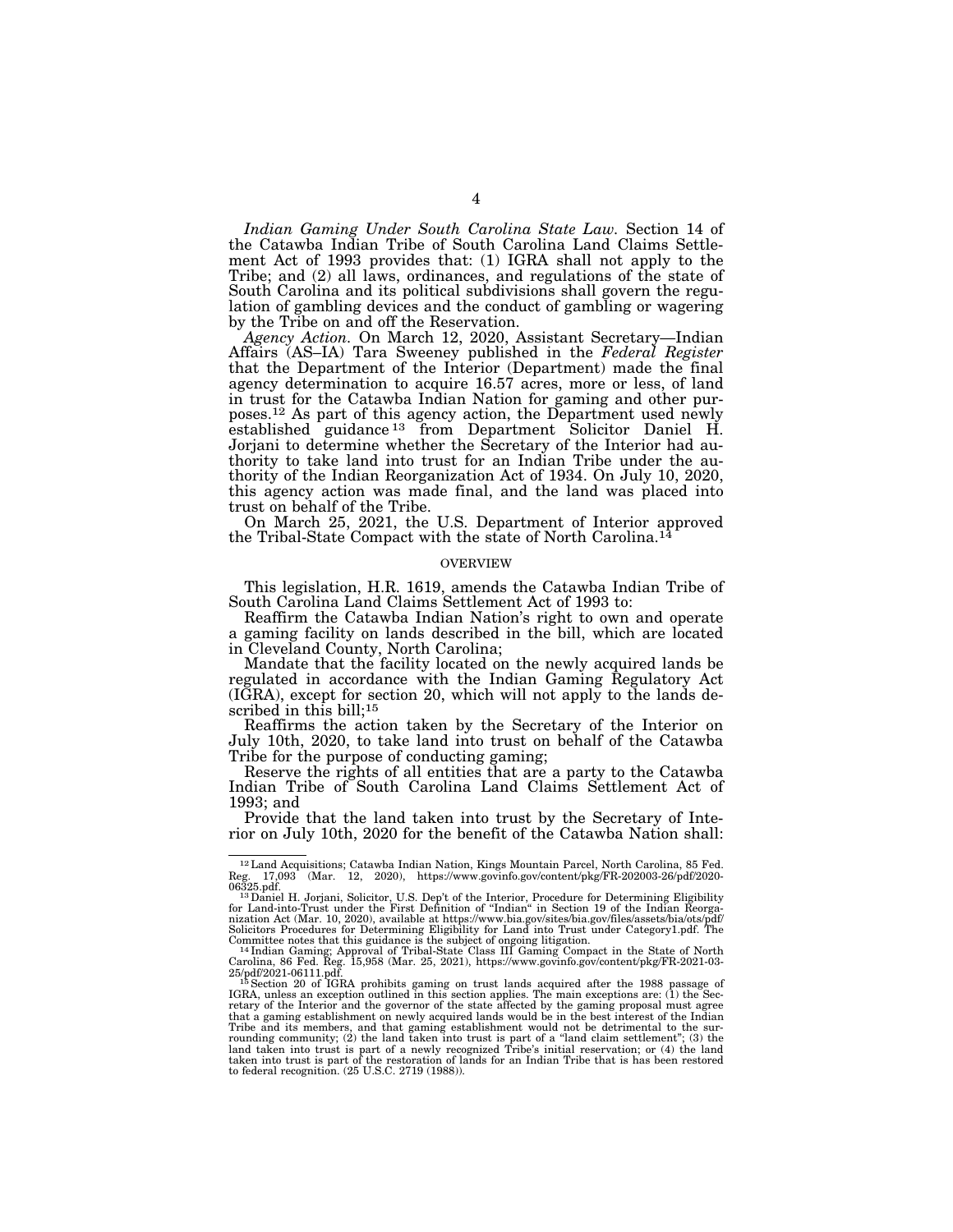(1) Be part of the Catawba reservation and administered in accordance with the laws for an Indian Tribe; and

(2) Be deemed to have been acquired and taken into trust as part of the restoration of lands for an Indian Tribe that is restored to federal recognition pursuant to Section  $20(b)(1)(B)(iii)$ of the Indian Gaming Regulatory Act.

The bill also clarifies that nothing in this bill shall enhance nor diminish the existing rights of the Catawba Nation.

### COMMITTEE ACTION

H.R. 1619 was introduced on March 8, 2021, by Majority Whip Jim Clyburn (D–SC). The bill was referred solely to the Committee on Natural Resources, and within the Committee to the Subcommittee for Indigenous Peoples of the United States. On May 26, 2021, the Natural Resources Committee met to consider the bill. The Subcommittee was discharged by unanimous consent. No amendments were offered. The bill was adopted and ordered favorably reported to the House of Representatives by voice vote.

## HEARINGS

For the purposes of clause  $3(c)(6)$  of House Rule XIII, the following hearing was used to develop or consider this measure: full committee markup held on May 26, 2021.

#### SECTION-BY-SECTION ANALYSIS

*Section 1. Short title.* 

*Section 2. Application of current law.* Section 2 affirms the application of Section 14 of the Catawba Indian Tribe of South Carolina Claims Settlement Act of 1993, which requires the State of South Carolina to approve Catawba gaming within the state. Section 2 also clarifies that gaming conducted by the Catawba tribe outside the State of South Carolina shall be subject to the Indian Gaming Regulatory Act.

*Section 3. Reaffirmation of status and actions.* Section 3 reaffirms the action by the U.S. Department of the Interior to take the land into trust on behalf of the Catawba Tribe and confirms that nothing else within the Catawba Indian Tribe of South Carolina Claims Settlement Act of 1993, including water rights, rights of way, or future authority to take land into trust, will be diminished by this legislation. Finally, this section also affirms that the parcel taken into trust meets the section  $20(b)(1)(B)(iii)$  "restored lands" exception of the Indian Gaming Regulatory Act.

## COMMITTEE OVERSIGHT FINDINGS AND RECOMMENDATIONS

Regarding clause  $2(b)(1)$  of rule X and clause  $3(c)(1)$  of rule XIII of the Rules of the House of Representatives, the Committee on Natural Resources' oversight findings and recommendations are reflected in the body of this report.

#### COMPLIANCE WITH HOUSE RULE XIII AND CONGRESSIONAL BUDGET  $ACT$

1. *Cost of Legislation and the Congressional Budget Act.* With respect to the requirements of clause  $3(c)(2)$  and (3) of rule XIII of the Rules of the House of Representatives and sections 308(a) and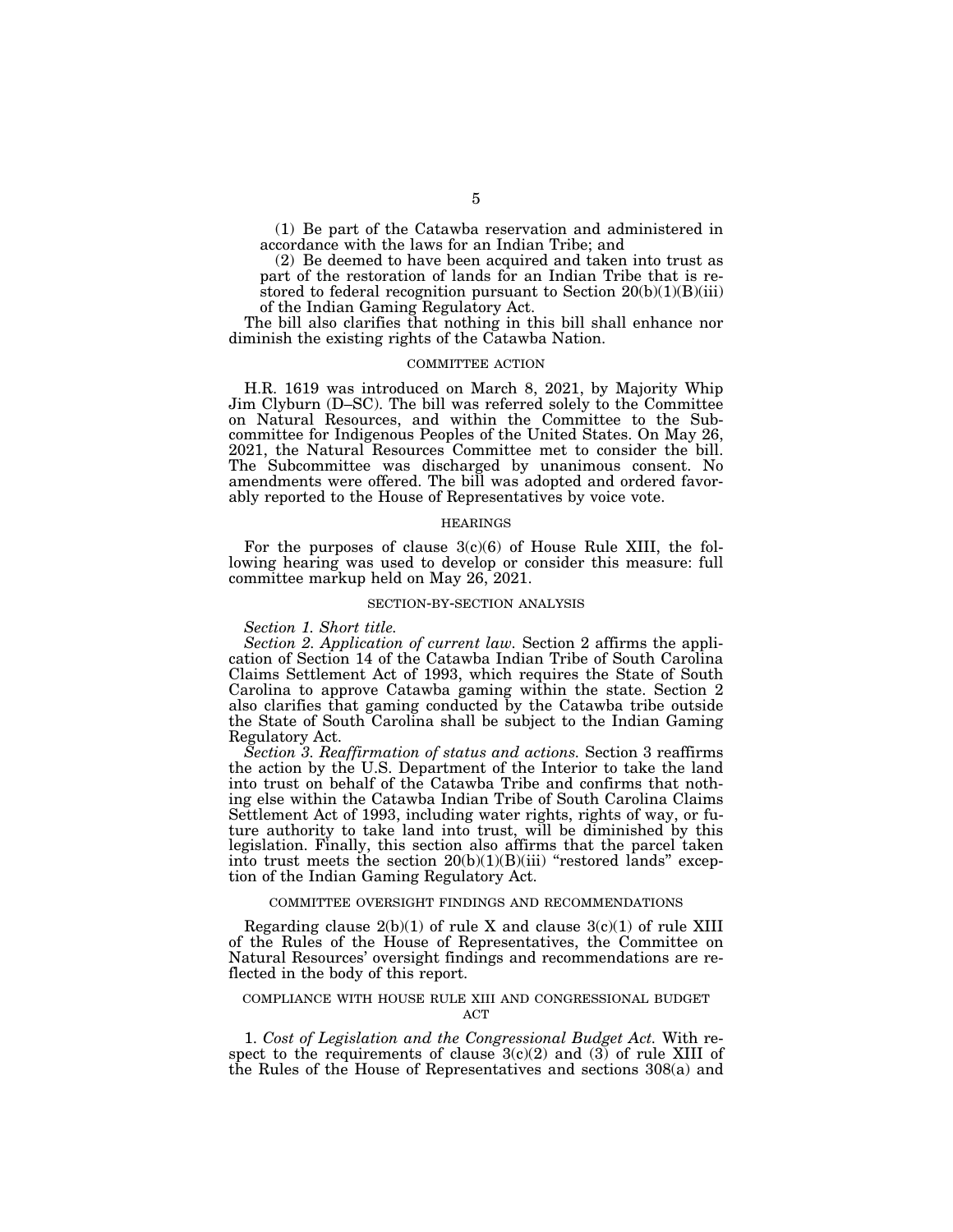402 of the Congressional Budget Act of 1974, the Committee has received the following estimate for the bill from the Director of the Congressional Budget Office:

# U.S. CONGRESS, CONGRESSIONAL BUDGET OFFICE, *Washington, DC, July 22, 2021.*

Hon. Raú*L M. Grijalva,*<br>*Chairman, Committee on Natural Resources, House of Representatives, Washington, DC.* 

DEAR MR. CHAIRMAN: The Congressional Budget Office has prepared the enclosed cost estimate for H.R. 1619, the Catawba Indian Nation Lands Act.

If you wish further details on this estimate, we will be pleased to provide them. The CBO staff contact is Jon Sperl.

Sincerely,

PHILLIP L. SWAGEL, *Director.* 

Enclosure.

| By Fiscal Year, Millions of Dollars                                                                   | 2021 | 2021-2026                           | 2021-2031                      |
|-------------------------------------------------------------------------------------------------------|------|-------------------------------------|--------------------------------|
| Direct Spending (Outlays)                                                                             |      |                                     |                                |
| Revenues                                                                                              | o    |                                     | o                              |
| Increase or Decrease (-)<br>in the Deficit                                                            |      |                                     |                                |
| Spending Subject to<br><b>Appropriation (Outlays)</b>                                                 | ₩.   | A.                                  | not estimated                  |
| Statutory pay-as-you-go<br>procedures apply?                                                          | No.  | <b>Mandate Effects</b>              |                                |
| Increases on-budget deficits in any<br>of the four consecutive 10-year.<br>periods beginning in 2032? | No.  | Contains intergovernmental mandate? | Yes, Under<br><b>Threshold</b> |
|                                                                                                       |      | Contains private-sector mandate?    | No.                            |

H.R. 1619 would affirm the status of approximately 17 acres of land in North Carolina that were taken into trust in 2020 by the Department of the Interior (DOI) for the benefit of the Catawba Indian Nation. The bill also would make gaming activities conducted on that land subject to the Indian Gaming Regulatory Act. Using information provided by the Bureau of Indian Affairs, CBO estimates that the administrative costs to implement H.R. 1619 would not be significant; any spending would be subject to the availability of appropriated funds.

H.R. 1619 would impose an intergovernmental mandate as defined by the Unfunded Mandates Reform Act (UMRA) on the Eastern Band of Cherokee Indians and the Cherokee Nation, by restricting their existing right of action to pursue a case against DOI under the Administrative Procedures Act. The Eastern Band of Cherokee Indians is challenging how the DOI applied its procedures to transfer land into trust for the Catawba Indian Tribe. The United States District Court for the District of Columbia denied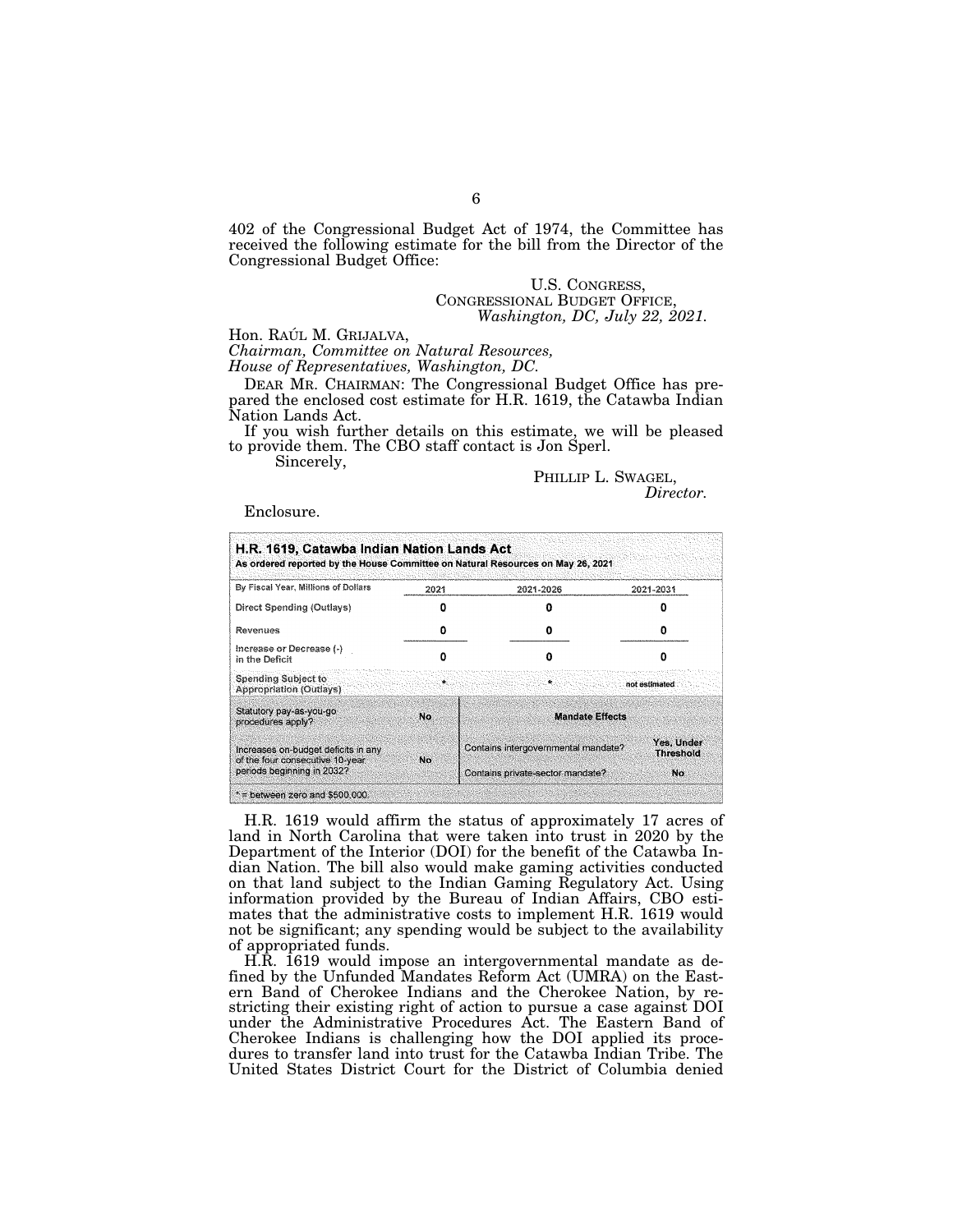the challenge motion, but the case is currently before the U.S. Circuit Court of Appeals—D.C. Circuit. There are no costs associated with the mandate because there is no loss to be made whole by compensatory damages to the plaintiffs in the court of appeals.

H.R. 1619 does not contain private-sector mandates as defined in UMRA.

The CBO staff contacts for this estimate are Jon Sperl (for federal costs) and Lilia Ledezma (for mandates). The estimate was reviewed by H. Samuel Papenfuss, Deputy Director of Budget Analysis.

2. *General Performance Goals and Objectives.* As required by clause  $3(c)(4)$  of rule XIII, the general performance goals and objectives of this bill are to reaffirm the action taken by the Secretary of Interior on July 10, 2020, to place approximately 17 acres of land located in Cleveland County, North Carolina, into trust on behalf of the Catawba Indian Tribe, for the purpose of conducting Indian gaming subject to the provisions of the Indian Gaming Regulatory Act of 1988.

# EARMARK STATEMENT

This bill does not contain any Congressional earmarks, limited tax benefits, or limited tariff benefits as defined under clause 9(e), 9(f), and 9(g) of rule XXI of the Rules of the House of Representatives.

## UNFUNDED MANDATES REFORM ACT STATEMENT

According to CBO, H.R. 1619 would impose an intergovernmental mandate as defined by the Unfunded Mandates Reform Act (UMRA) on the Eastern Band of Cherokee Indians and the Cherokee Nation, by restricting their existing right of action to pursue a case against DOI under the Administrative Procedures Act. CBO's full analysis is reproduced above.

# EXISTING PROGRAMS

This bill does not establish or reauthorize a program of the federal government known to be duplicative of another program.

# APPLICABILITY TO LEGISLATIVE BRANCH

The Committee finds that the legislation does not relate to the terms and conditions of employment or access to public services or accommodations within the meaning of section 102(b)(3) of the Congressional Accountability Act.

# PREEMPTION OF STATE, LOCAL, OR TRIBAL LAW

Any preemptive effect of this bill over state, local, or tribal law is intended to be consistent with the bill's purposes and text and the Supremacy Clause of Article VI of the U.S. Constitution.

## CHANGES IN EXISTING LAW

If enacted, this bill would make no changes to existing law.